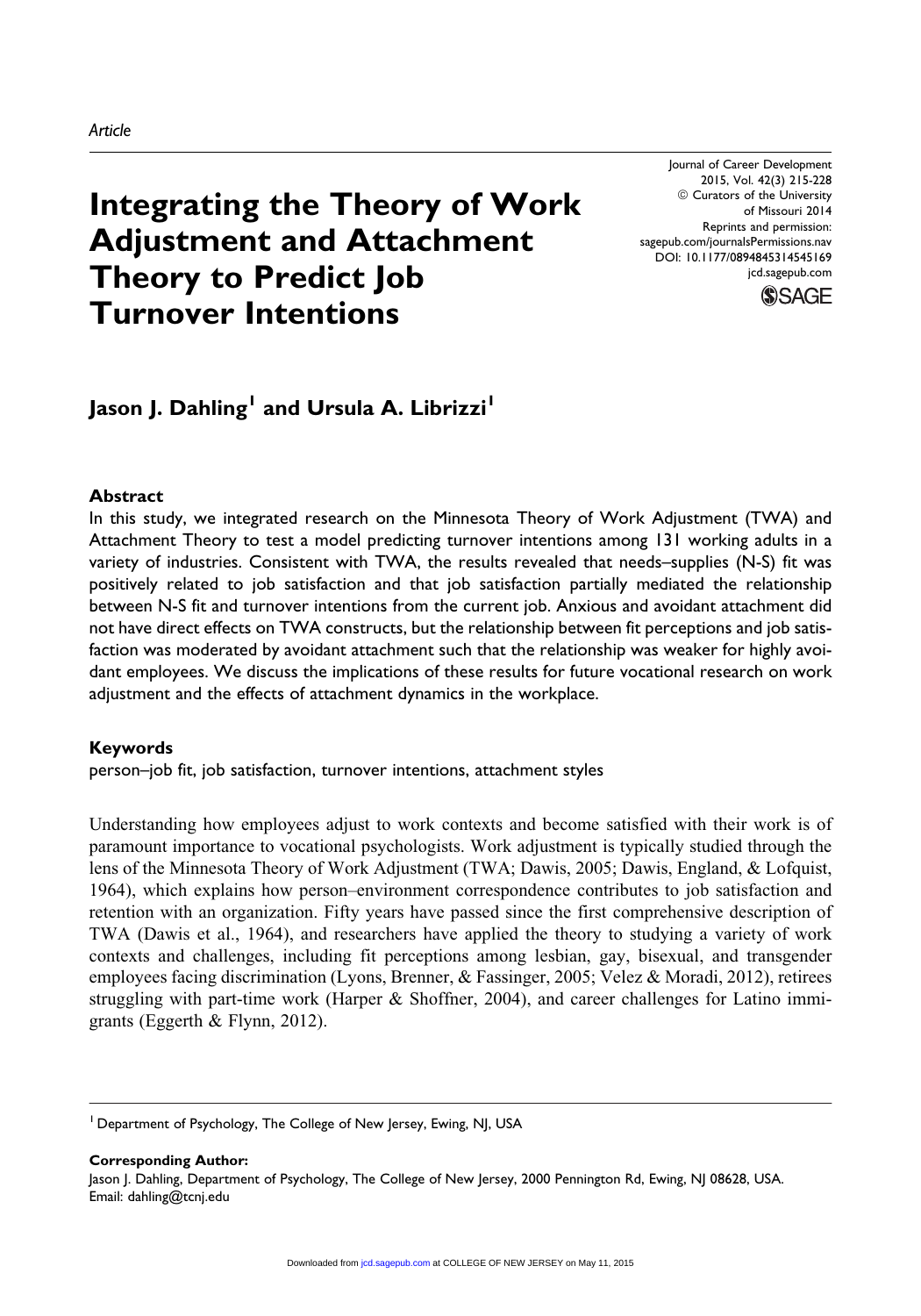Over time, the TWA predictive model has expanded to account for a variety of individual differences and other factors that have complementary effects on satisfaction and retention (Dawis, 2005). In this study, we integrate research on attachment theory with TWA to test a model in which insecure attachment styles have direct effects, and interactive effects with fit perceptions, on job satisfaction and turnover intentions (thoughts and plans about quitting one's job; Bozeman & Perrewé, 2001). While researchers have pointed out the potential utility of combining these theories (Renfro-Michel, Burlew, & Robert, 2009), no empirical research to date has tested how they operate in conjunction to predict turnover intentions. This is an important oversight, given that both theories are fundamentally concerned with how people adjust and form stable, enduring relationships. The integrative model that we test consequently presents a richer explanation of why employees differ in their ability to become satisfied with a work arrangement and decide to stay.

### TWA and Turnover Intentions

TWA describes the relationship of the individual to his or her work environment with the goal of predicting job retention. The theory was developed in the early 1960s as an organizing framework for the career-related constructs that were studied by the Work Adjustment Project at the University of Minnesota (Dawis, 2005). As an extension of person–environment correspondence theory, it focuses on how two different types of person–job fit, namely needs–supplies (N-S) fit and abilities–demands fit, ultimately predict job tenure (Dawis, 2002). Abilities-demands fit describes the correspondence between the knowledge and skills of the individual and the demands of the job, whereas  $N-S$  fit describes the correspondence between the needs and values of the individual and the reinforcers that the job can supply (Dawis, 2005). Abilities-demands fit is determined by the organization, and it predicts how satisfactory the organization finds the employee. In contrast, N-S fit is determined by the individual employee, and it predicts the level of satisfaction that the employee feels toward his or her job. Employee satisfaction and satisfactoriness, in turn, predict tenure because satisfied employees choose to stay and satisfactory employees are retained by their employers. Thus, satisfaction and satisfactoriness ultimately mediate relationships between the fit types and retention with an organization (Dawis, 2005).

TWA remains an influential person–environment fit theory in psychology, and as Swanson and Schneider (2013) summarized, it offers specific, valuable recommendations for helping clients who struggle with job dissatisfaction and quitting decisions. The theory offers active and reactive strategies that clients might adopt to improve their work circumstances (Dawis, 2005), and it has proven useful for helping a diversity of client types ranging from teenagers entering the workforce to older adults transitioning into retirement (Swanson & Schneider, 2013). We focused on TWA in this study because it is the most prominent vocational theory that is specifically concerned with predicting employee retention/turnover. Like TWA, attachment theory is similarly concerned with predicting ''retention'' and ''turnover'' in the sense of maintaining or abandoning relational and collective connections. Our goal in this study was to provide a strong test that studying attachment styles would contribute to our understanding of turnover processes above and beyond existing vocational theories that predict this same criterion, so it was clear to us that we needed to examine attachment in the context of TWA to determine whether attachment research offers additional utility for vocational counselors.

Given our interest in job satisfaction and employees' volitional intentions to quit or remain with an organization, we focus exclusively on N-S fit in this study. As proposed by TWA, N-S fit is well established as a predictor of job satisfaction and turnover intentions. For example, Cable and DeRue (2002) found that employees were more likely to invest effort, develop satisfaction, and remain with their organizations if they felt that their needs were fulfilled by their jobs. Indeed, many studies have found that N-S fit is positively related to job satisfaction and negatively related to turnover intentions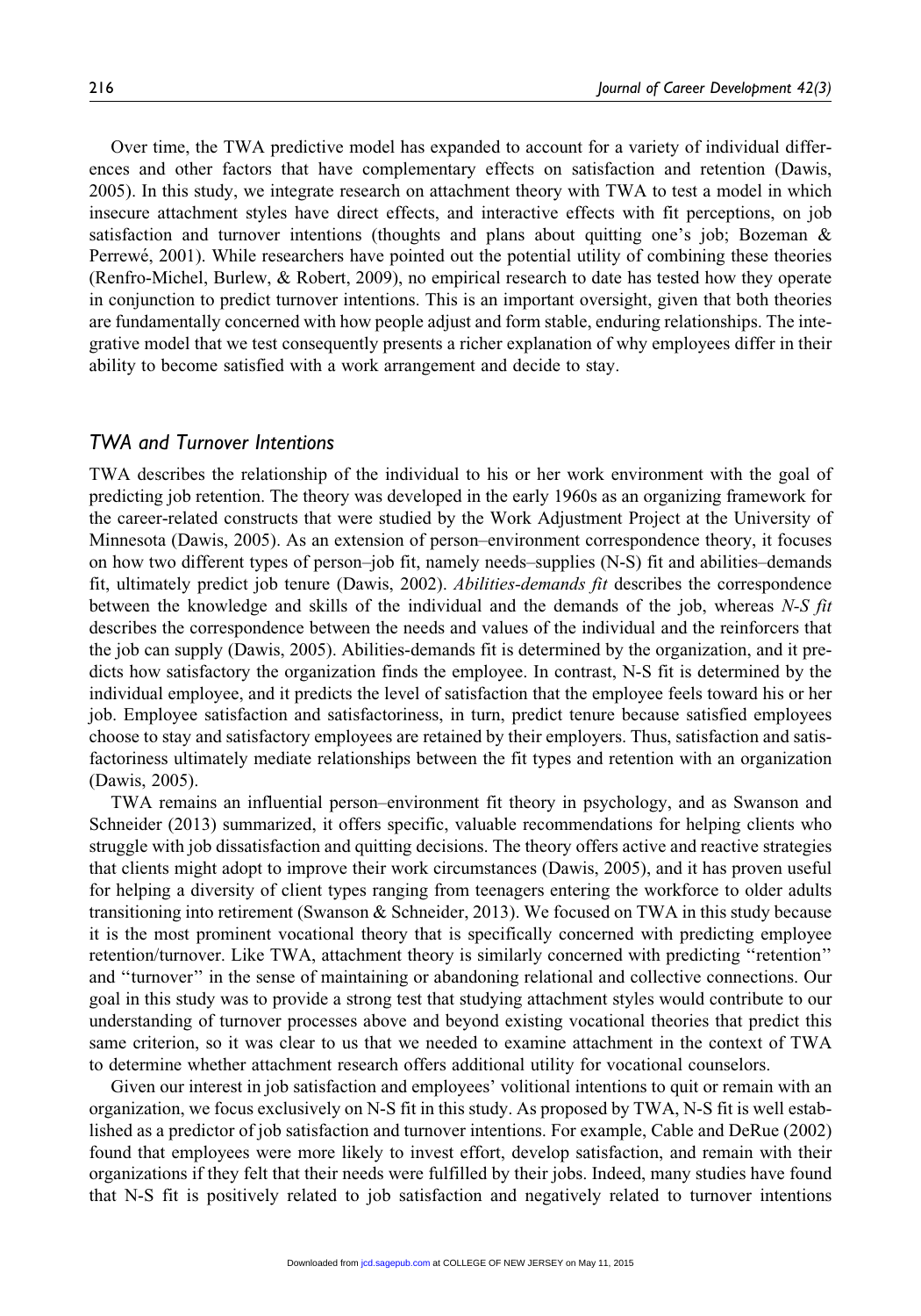(e.g., Kristof-Brown, Zimmerman, & Johnson, 2005; Wang, Zhan, Mccune, & Truxillo, 2011). We expect to replicate these findings consistent with the basic predictive model of TWA (Dawis, 2005):

Hypothesis 1: Job satisfaction will mediate the relationship between perceived N-S fit perceptions and turnover intentions, yielding a negative, indirect effect from N-S fit perceptions to turnover intentions.

The basic predictive model of TWA was ultimately expanded to account for ''other factors'' (Dawis, 2005, p. 8) beyond person–environment correspondence that have separate effects on satisfaction and tenure. Accordingly, past research has examined many individual differences that operate in conjunction with TWA, such as vocational interests (Feij, Van Der Velde, Taris, & Taris, 1999), as predictors of job satisfaction. In this study, we examine interpersonal attachment orientations as another predictor within TWA. As elaborated subsequently, attachment theory describes how secure versus insecure interpersonal attachments affect the quality of a person's relationships across the lifespan (Bowlby, 1988). Attachments are directly concerned with a person's willingness to commit to relationships and groups, and TWA is similarly concerned with explaining why employees choose to develop a working relationship with an employer and remain with an organization. Thus, examining attachment styles in conjunction with processes described in TWA may give greater insight as to why people become satisfied and stay at an organization beyond the fact that they perceive good fit.

### Attachment Style and Work Adjustment

Attachments are close, emotional relationships that can be secure or insecure based on the quality of relationship interactions (Bowlby, 1988). Attachment theory (Ainsworth, Behar, Waters, & Wall, 1978; Bowlby, 1969) is a general theory of social and emotional development that explains the close relationships an individual has and experiences, their psychological foundations, and the relationshipbased consequences for that individual. Attachment styles are active across the lifespan and are most frequently manifested when a person seeks support, affection, or protection from others (Fraley, Roisman, Booth-LaForce, Owen, & Holland, 2013).

Historically, attachment theory has recognized three types of adult attachment styles. A securely attached adult maintains appropriate boundaries, understands compromise, and is able to control responses to stressful events (Buelow, Lyddon, & Johnson, 2002). Securely attached adults form trusting, lasting relationships, are comfortable with others, and seek support when necessary. In contrast, an anxious-attached adult has an excessive need for approval from others and fears rejection, whereas an avoidant-attached adult fears interpersonal closeness or dependence and suppresses any need for attachment (Fraley, Waller, & Brennen, 2000). Older research on attachment treated these distinctions as categories, but more recent scholarship focuses on continuous dimensions of anxious and avoidant attachment to assess greater variability in attachment tendencies (e.g., Fraley et al., 2000). Individuals who have low scores on both the avoidant and anxious attachment dimensions are thought to be securely attached.

To date, most attachment research has focused on the implications of adult attachment for romantic relationships and family dynamics (e.g., Shaver & Mikulincer, 2012). However, recent research has considered how attachment styles affect adults in other interpersonal contexts, including the workplace (Gianakos, 2013; Harms, 2011; Little, Nelson, Wallace, & Johnson, 2011; Mikulincer & Shaver, 2007; Richards & Schat, 2011; Van Vianen, Feij, Krausz, & Taris, 2003; Wright & Perrone, 2008). For example, Harms (2011) summarized how attachment styles impact workplace processes such as leadership emergence and effectiveness, trust development among coworkers, job attitudes and work–family balance, and the performance of discretionary helping behaviors and counterproductive work behaviors. Some mixed evidence also suggests that attachment styles predict withdrawal and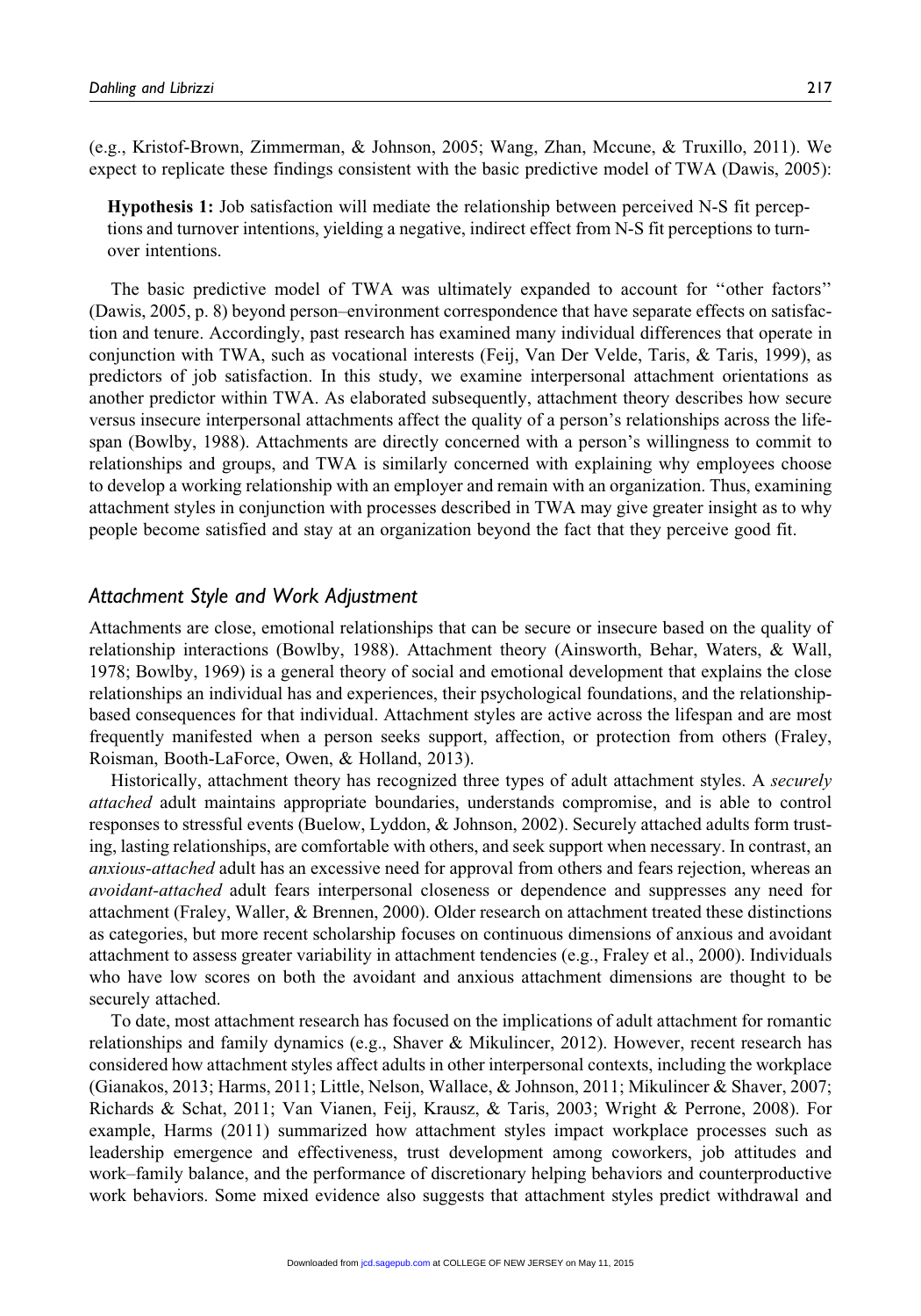

Figure 1. Results of the path analysis of the hypothesized model integrating the theory of work adjustment (TWA) with attachment theory.

Note. The direct path from perceived needs-supplies job fit to job turnover intentions is omitted for clarity  $(\beta = -.50, p < .01).$ 

\*\* $p < .01$ . \* $p < .05$ .

turnover in the workplace; Richards and Schat (2011) found that anxious and avoidant attachment predicted turnover intentions, but Van Vianen, Feij, Krausz, and Taris (2003) found that attachment styles were unrelated to actual voluntary job changes.

As Renfro-Michel et al. (2009) noted, there is good reason to expect that attachment styles have important implications for work adjustment. They proposed that attachment styles are relevant to work adjustment processes because employee interpersonal relationships can promote or hinder work outcomes. To this end, they provided cases that illustrate how individuals with insecure attachments might struggle with satisfaction and success in a particular job. However, there is no empirical research that tests how attachment styles interact with processes in TWA.

To summarize, attachment theory explains the ways in which people interpret person–environment interactions. An individual's attachment style is a mental guide that coordinates cognitions, goals, and behavior in interpersonal settings, such as the workplace (Shaver & Mikulincer, 2012). Secure attachment significantly relates to high overall job satisfaction (e.g., Krausz, Bizman, & Braslarsky, 2001); secure individuals can freely explore work environments and reap opportunities that they offer, and therefore they are more satisfied with work and less likely to quit than insecurely attached individuals (e.g., Hazan & Shaver, 1990; Richards & Schat, 2011). These relationships occur because attachment theory posits that securely attached individuals derive more satisfaction from close, social connections and are more comfortable with maintaining these connections.

Note that we test these ideas with respect to global, or overall, job satisfaction, rather than focusing on particular facets of job satisfaction that are specific to relationships (e.g., satisfaction with coworkers or one's supervisor). We focused on global job satisfaction in our model (Figure 1) for several reasons. First, TWA posits that N-S fit shapes global job satisfaction, so focusing only on particular facets of satisfaction would deviate from established theory and findings on TWA (Dawis, 2005). Second, given our interest in evaluating the utility of attachment style for vocational research beyond the known effects explained by TWA, we felt that focusing only on relationship facets of job satisfaction would ''stack the deck'' in favor of supportive findings concerning attachment theory. Third, past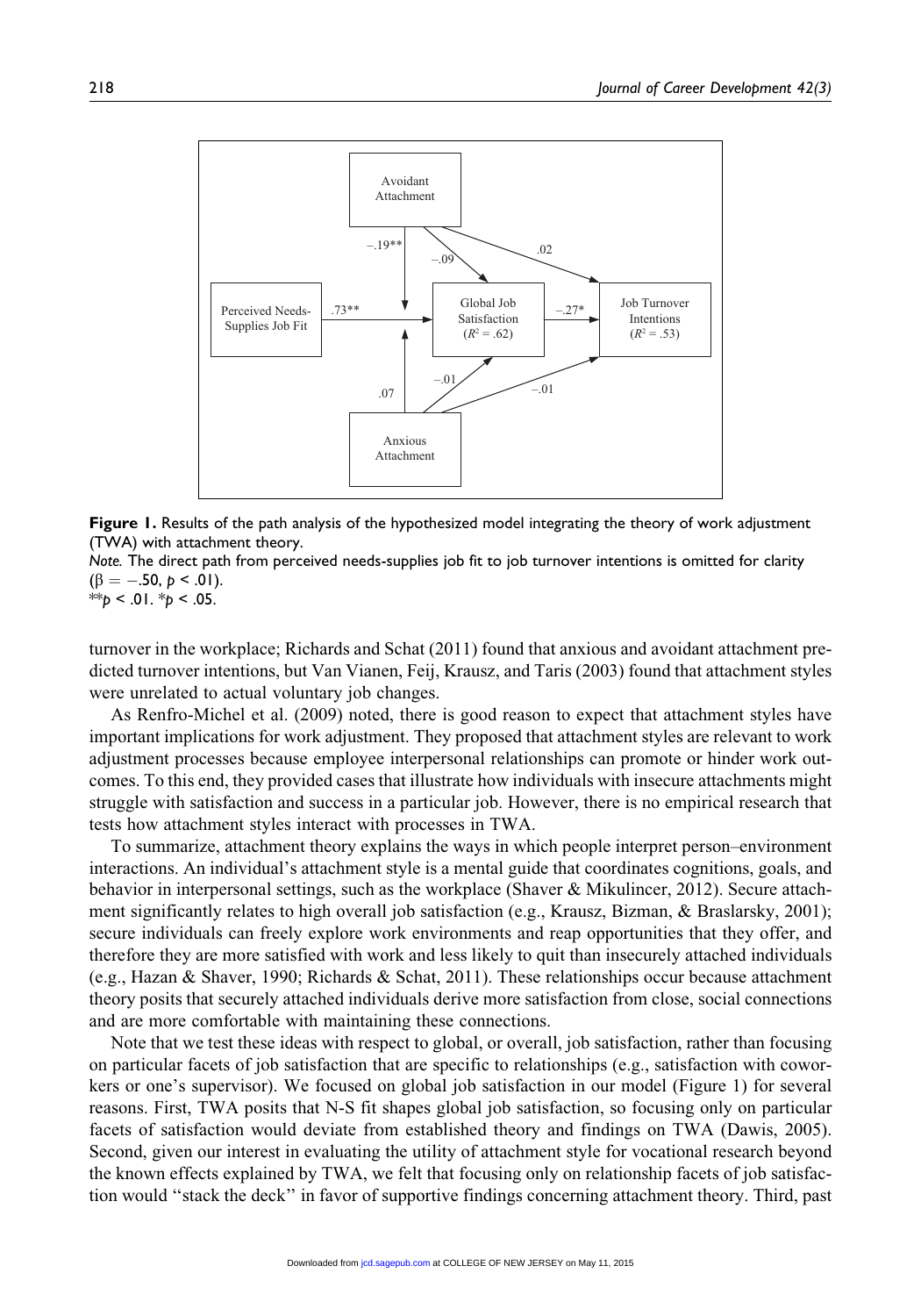research demonstrates that attachment style does relate to overall satisfaction (e.g., Krausz et al., 2001) and facets of satisfaction that are not relationship-specific, such as job security and advancement opportunities (Hazan & Shaver, 1990). Thus, based on attachment theory, we hypothesize the following main effects of attachment style on global job satisfaction and turnover intentions:

Hypothesis 2a: Anxious attachment will be negatively related to global job satisfaction.

Hypothesis 2b: Anxious attachment will be positively related to turnover intentions.

Hypothesis 2c: Avoidant attachment will be negatively related to global job satisfaction.

Hypothesis 2d: Avoidant attachment will be positively related to turnover intentions.

As shown in Figure 1, Hypotheses 2a–d imply an indirect effect from attachment styles to turnover intentions via job satisfaction. Anxious and avoidant attachment may contribute to greater turnover intentions in part because these attachment styles are associated with lower satisfaction, consistent with attachment theory and past findings (e.g., Richards & Schat, 2011).

Hypothesis 3a: The relationship between anxious attachment and turnover intentions is partially mediated by global job satisfaction.

Hypothesis 3b: The relationship between avoidant attachment and turnover intentions is partially mediated by global job satisfaction.

Beyond these direct and indirect effects, we propose that attachment styles will also moderate the relationship between fit perceptions and job satisfaction. Attachment theory suggests that insecurely attached adults are likely to derive less satisfaction from jobs, even when those jobs do a good job of satisfying their needs. Specifically, anxious attachment should weaken the relationship between fit perceptions and satisfaction because anxiously attached adults fear rejection and experience negative emotions, such as worry, when reflecting on their commitments. Similarly, avoidant attachment should weaken the relationship between fit perceptions and satisfaction because avoidant-attached adults are resistant to becoming connected to other people or entities (Fraley et al., 2000).

Hypothesis 4a: Anxious attachment will moderate the relationship between N-S fit and global job satisfaction. Specifically, this relationship will be weaker when anxious attachment is high.

Hypothesis 4b: Avoidant attachment will moderate the relationship between N-S fit and global job satisfaction. Specifically, this relationship will be weaker when anxious attachment is high.

# Method

#### Participants

We recruited 150 working adults in the United States to participate in this study. As detailed in the Procedure section, we ultimately dropped 19 responses for a final sample of 131 respondents collected over a 2-day period. This final sample was 54.2% male and 7.6% Hispanic or Latino/a. With respect to race, the sample was 78.6% Caucasian, 9.9% African American, 6.9% Asian American, 3.8% American Indian or Native Alaskan, and 0.8% members of other racial or ethnic groups. The mean age of participants was 34.1 years old  $(SD = 10.64)$ .

Participants reported a diversity of work arrangements; 77.9% of the sample worked full time in salaried jobs and 27.5% had supervisory responsibilities. All participants held only one job. The mean tenure was 5.03 years ( $SD = 5.26$ ) and they worked an average of 39.37 hr per week ( $SD = 10.82$ ). The most commonly selected industry categories for their current jobs included educational services (13.7%); professional, scientific, and technical services (13.7%); and retail trade (11.5%).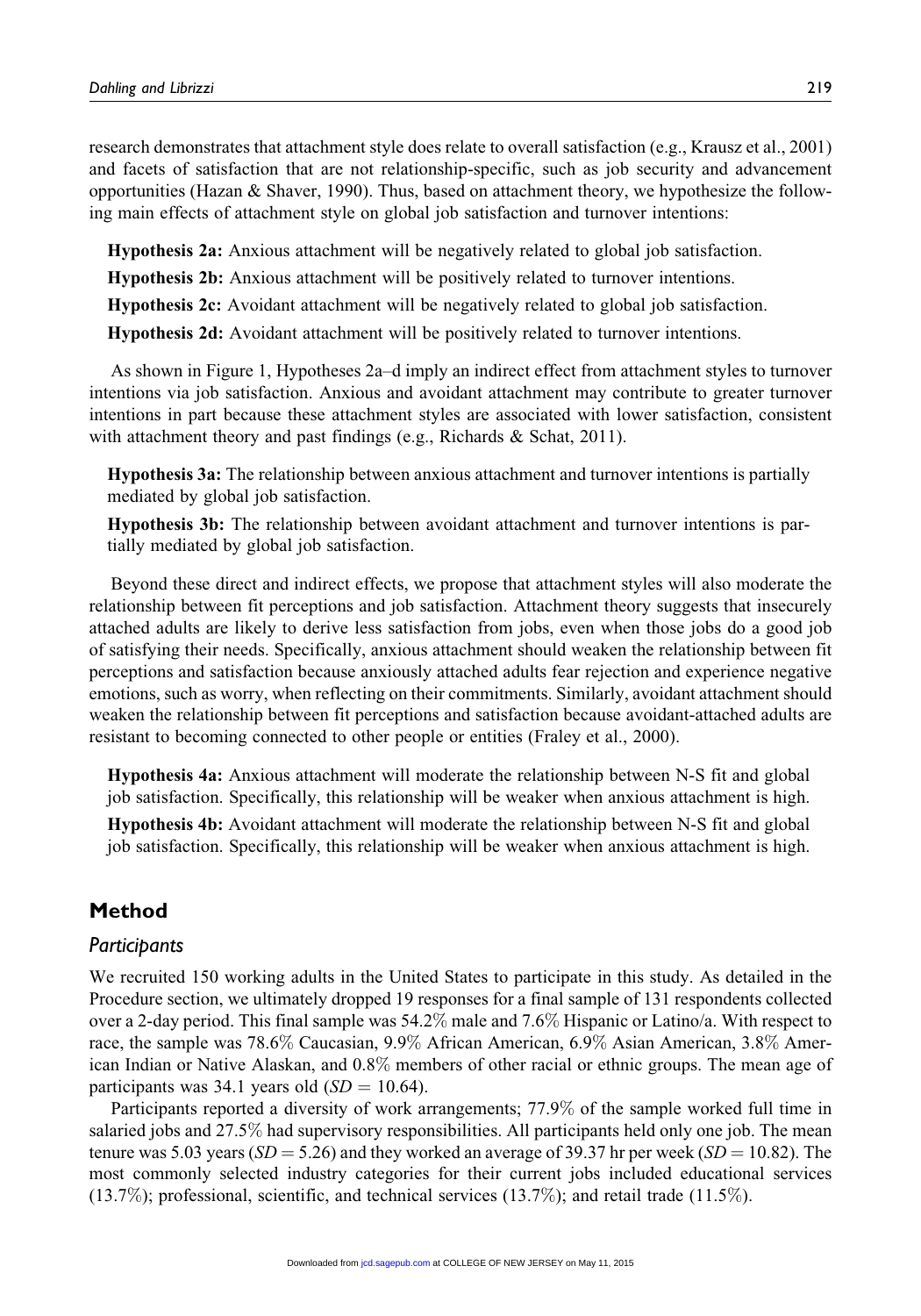# **Measures**

All of the following measures were presented in a fully randomized sequence to participants to minimize the likelihood of order effect biases.

Perceived N-S fit. Perceived fit was measured using the 3-item measure developed by Cable and DeRue (2002). Sample items include ''The job that I currently hold gives me just about everything that I want from a job'' and ''The attributes that I look for in a job are fulfilled very well by my present job.'' Responses were made on a 7-point scale where  $1 = strongly disagree$  and  $7 = strongly agree$  such that higher scores indicate greater fit perceptions. Past research indicates that the measure is predictive of outcomes such as organizational identification, job satisfaction, and occupational commitment (Cable & DeRue, 2002), and discriminant from other types of fit perceptions (Hinkle & Choi, 2009). Hinkle and Choi reported that  $\alpha = .96$ ; in this study,  $\alpha = .94$ .

Job satisfaction. Satisfaction was measured with Spector's (1985) 36-item Job Satisfaction Survey (JSS). The JSS measures satisfaction with respect to multiple facets of the job, including pay, promotion opportunities, supervision, benefits, contingent rewards, operating procedures, coworker relationships, communication, and the nature of the work, yet it can be evaluated as an overall scale to measure aggregate satisfaction. Sample questions include, ''I like doing the things I do at work'' and ''My job is enjoyable." Responses were made on a 6-point scale where  $1 = strongly disagree$  and  $6 = strongly$ agree; higher scores indicate greater job satisfaction. The JSS shows good reliability and convergent validity with other measures of job satisfaction, such as the Job Descriptive Index (JDI; Spector, 1985). The JSS has been used in dozens of past studies and is predictive of many other attitudes and behaviors, such as absenteeism, turnover intentions, and organizational commitment (Spector, 1997). Spector (1997) reported that  $\alpha = .91$  for the full measure across multiple samples; in this study,  $\alpha = .95$ .

Turnover intentions. We measured thoughts and plans about quitting using Bozeman and Perrewe´'s (2001) 5-item measure of turnover cognitions. Sample items include ''I will probably look for a new job in the near future'' and ''I do not intend to quit my job'' (reverse-scored). Responses were made on a 5-point scale where  $1 = strongly disagree$  and  $5 =$  strongly agree; higher scores indicate greater intentions to quit. This measure has been used in several studies of turnover intentions and behavior, including vocational studies (e.g., Dahling  $&$  Thompson, 2013), where it is related to attitudes such as job and career satisfaction. Dahling and Thompson reported that  $\alpha = .91$ ; and in this study,  $\alpha = .93$ .

Anxious and avoidant attachment. Individual differences in attachment-related anxiety and avoidance were measured with the 36-item Experiences in Close Relationships–Revised (ECR-R; Fraley et al., 2000) questionnaire. The ECR-R includes two separate 18-item measures of general anxious attachment and avoidant attachment. Sample items include ''I worry a lot about my relationships'' (anxious) and ''I prefer not to show a partner how I feel deep down'' (avoidance). Participants were asked to respond to the questions with respect to how they generally experience interpersonal relationships. Responses were made on a 7-point scale where  $1 = strongly disagree$  and  $7 = strongly agree$  such that higher scores indicate greater attachment anxiety and avoidance, and lower scores indicate greater attachment security. Evaluations of the ECR-R indicate that the measure shows a stable factor structure, good internal consistency, and very high test–retest reliability (Sibley & Liu, 2004). The measure predicts many attachment-related outcomes; for example, longitudinal research indicates that ECR-R scores strongly predict daily emotional experiences in social interactions (Sibley, Fischer, & Liu, 2005). In this study,  $\alpha = .96$  for anxious and  $\alpha = .95$  for avoidant attachment.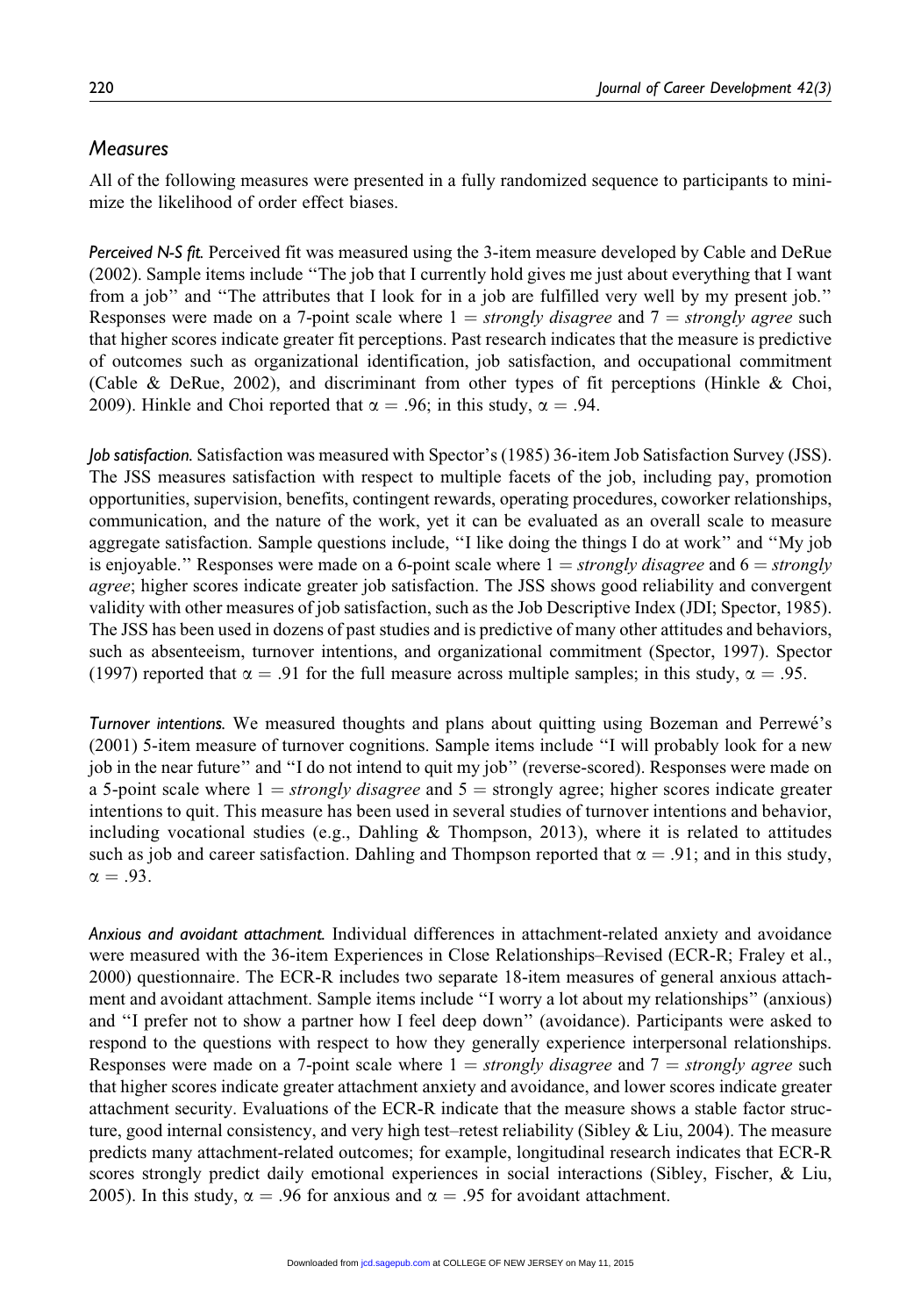# Procedure

Participants were recruited from an online participant pool called Amazon Mechanical Turk (MTurk; http://www.mturk.com), a large community of over 500,000 ''workers'' who complete compensated, short tasks for business or research purposes. Workers on MTurk search for and freely select tasks that interest them; our study was described as a general survey of jobs and individual differences to avoid disproportionately recruiting participants with strong positive or negative job attitudes. We compensated participants US\$0.75 for a complete response, which is within the typical range of payments offered for scholarly research on MTurk (e.g., Buhrmester, Kwang, & Gosling, 2011). Research on the quality of data collected from MTurk shows that the responses are reliable and yield results parallel to those found with samples recruited in person, provided that adequate steps are taken to screen responses (Buhrmester et al., 2011; Mason & Suri, 2012). Following best practices (e.g., Dahling, Melloy, & Thompson, 2013), we screened participants on the basis of residency in the United States and comfort with the English language, their past approval rate for work submitted on MTurk, their employment status, their overall time to complete the survey, and their attentiveness to the survey with four embedded quality-control check questions (e.g., ''Please select 'strongly disagree' as the answer to this question''). We ultimately dropped 19 of the original 150 cases based on failure to meet one or more of these requirements, leaving 131 responses for hypothesis testing (87.33% of the original sample).

# Results

# Comparison of Part- and Full-Time Workers

Because 22.1% of the sample worked in part-time roles, we first conducted a series of independent means t-tests to determine if these participants differed from the full-time participants with respect to any of the attachment or TWA variables. Results indicated that the two groups of participants did not significant differ with respect to anxious attachment ( $t = -1.39$ , ns), avoidant attachment ( $t = 0.40$ , ns), N-S fit ( $t = 0.61$ , ns), global job satisfaction ( $t = 0.96$ , ns), or turnover cognitions ( $t = -0.42$ , ns). Consequently, we combined both groups and tested the model on all participants regardless of part- or full-time work status.

# Confirmatory Factor Analyses (CFAs)

We next conducted a CFA to demonstrate that our self-report measures were assessing separate constructs as intended (Kline, 2011). Due to the large number of items in the anxious attachment and avoidant attachment questionnaires (18 items each), we formed parcels of 3 items each to use in the CFA (Hall, Snell, & Foust, 1999). Parceling is a strategy of partial disaggregation that combines small sets of items into a single indicator (Williams & O'Boyle, 2008). Thus, the anxious and avoidant attachment constructs each had six parcels that served as their indicators. We also formed nine parcels for the JSS based on its previously identified facet subscales (Spector, 1985), consistent with best practices recommended by Williams and O'Boyle (2008). The individual items for the N-S fit and turnover cognition scales served as their indicators.

The hypothesized five-factor model showed good fit to the data without allowing any residual covariances between any items,  $\chi^2_{(367)} = 696.08$ ,  $p < .001$ ; comparative fit index (CFI) = 0.91; root mean square error of approximation (RMSEA) =  $0.07$ ; standardized root mean square residual (SRMR) = 0.07. However, we tested two plausible, alternative models to ascertain if our hypothesized model fit the data best. Alternative Model #1 specified that both the anxious and avoidant attachment parcels should load on a single factor reflecting a global insecure attachment construct. Results indicated that this alternative fit the data significantly worse than the hypothesized model,  $\Delta \chi^2_{(4)} = 445.02, p < .001$ .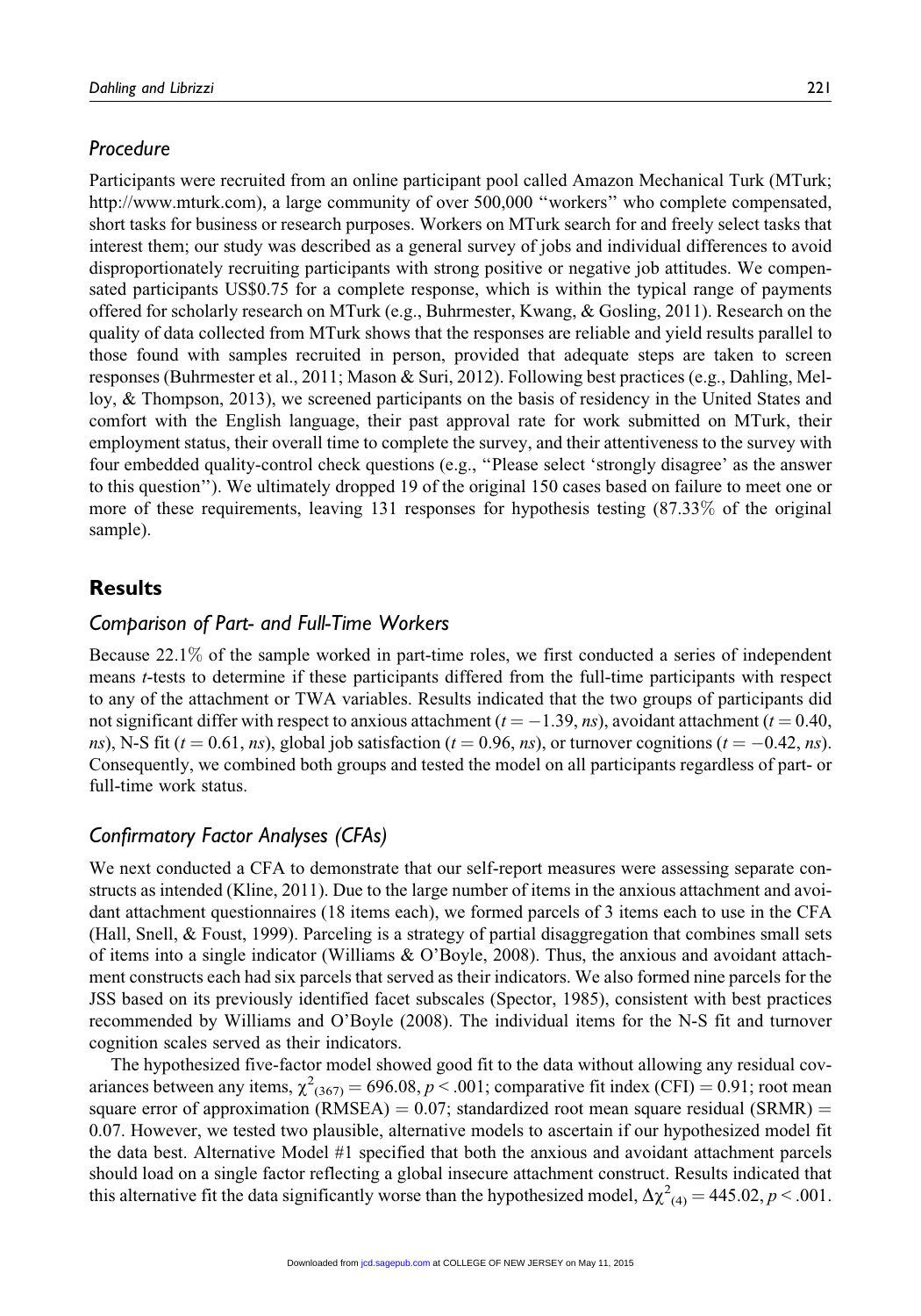|                        | м     | SD    |                  | $\overline{2}$                       | 3        | 4      | 5             | 6        |                           | 8 | 9 |
|------------------------|-------|-------|------------------|--------------------------------------|----------|--------|---------------|----------|---------------------------|---|---|
| I. Gender              |       |       |                  |                                      |          |        |               |          |                           |   |   |
| 2. Age                 | 34.II | 10.64 | .03              |                                      |          |        |               |          |                           |   |   |
| 3. Work status         |       |       |                  | $.14 - .18*$                         |          |        |               |          |                           |   |   |
| 4. Tenure (months)     |       |       |                  | 60.34 63.11 $-.15$ .44 <sup>**</sup> | $-.27**$ |        |               |          |                           |   |   |
| 5. Anxious attachment  | 2.77  | 1.40  |                  | $.08 - 14$                           | .12      | $-.10$ |               |          |                           |   |   |
| 6. Avoidant attachment | 2.63  |       | $1.04 - 0.05$    | .05                                  | $-.04$   | .06    | .54**         |          |                           |   |   |
| 7. Need-supplies fit   | 4.51  |       | $1.59 - 0.08$    | .03                                  | $-.06$   |        | $.14 - .18*$  | $-.27**$ |                           |   |   |
| 8. Job satisfaction    | 3.93  |       | $0.90 -0.05 -10$ |                                      | $-.08$   |        | $.04$ $-.19*$ | $-.30**$ | .76**                     |   |   |
| 9. Turnover intentions | 2.74  | 1.20  |                  | $.00 - 12$                           | .04      | $-.16$ | .14           |          | $.23*** - .71*** - .65**$ |   |   |
|                        |       |       |                  |                                      |          |        |               |          |                           |   |   |

Table 1. Means, Standard Deviations, and Correlations Between Scale Scores.

Note. For gender,  $1 =$  male and  $2 =$  female; for work status,  $1 =$  full-time and  $2 =$  part-time.  $*_{p}$  < .05.  $*_{p}$  < .01.

Alternative Model #2 specified that the N-S fit and job satisfaction indicators should load on the same construct, which we tested in light of the strong correlation between these two scales (see Table 1). This second alternative also did not fit the data as well as the hypothesized measurement model,  $\Delta \chi^2_{(4)} = 106.15, p < .001.$ 

We then conducted a third alternative CFA that was identical to the hypothesized model, but that included a latent method factor to diagnose the extent to which common method variance (CMV) may have biased the results (Podsakoff, MacKenzie, Lee, & Podsakoff, 2003). This procedure involves conducting a CFA in which all items are fixed as indicators of both (1) their hypothesized latent constructs and (2) a single latent method factor. Loadings on the method factor were held to be equivalent to allow the model to identify (Podsakoff et al., 2003), and the method factor was fixed to be unrelated to the construct factors. The amount of variance attributable to the measurement method was estimated by averaging the squared standardized loadings of the items on the method factor (Facteau, Dobbins, Russell, Ladd, & Kudisch, 1995). Results indicated that this alternative model did not fit the data better than the hypothesized model,  $\Delta \chi^2_{(2)} = 3.14$ , ns, and that the method factor only accounted for 1.68% of the variability in responses. Thus, CMV posed minimal threat to our results and the hypothesized measurement model was supported relative to plausible alternatives.

### Hypothesis Tests

Table 1 reports descriptive statistics and correlations between scale scores. As shown in the table, the TWA constructs (fit, satisfaction, and turnover intentions) were strongly correlated. Anxious and avoidant attachment were both negatively correlated with fit perceptions and job satisfaction, and avoidant attachment was positively correlated with turnover intentions, consistent with expectations.

We tested our hypotheses using a path analysis (Kline, 2011) in MPlus 7 (Muthén & Muthén, 1998– 2012). We determined that our sample size was adequate for testing hypotheses in path analysis by following procedures described by Cohen, Cohen, West, and Aiken (2003), given that we expected moderate effect sizes (.15), desired statistical power of .80, and statistical significance of  $p < .05$ . The model tested is depicted in Figure 1. Overall, the hypothesized model showed very good fit to the data (Kline, 2011;  $\chi^2_{(2)} = 0.08$ , ns; CFI = 1.00; RMSEA = 0.01; SRMR = 0.01). Hypothesis 1 stated that job satisfaction would mediate the relationship between N-S fit and turnover intentions, consistent with established relationships posited by TWA. Figure 1 shows that fit perceptions were positively related to satisfaction and that satisfaction was negatively related to turnover intentions. We evaluated the indirect effect from fit to turnover intentions with bootstrapped 95% confidence intervals (CIs) around the estimated effect ( $N = 5,000$  samples) as recommended by Shrout and Bolger (2002); unlike the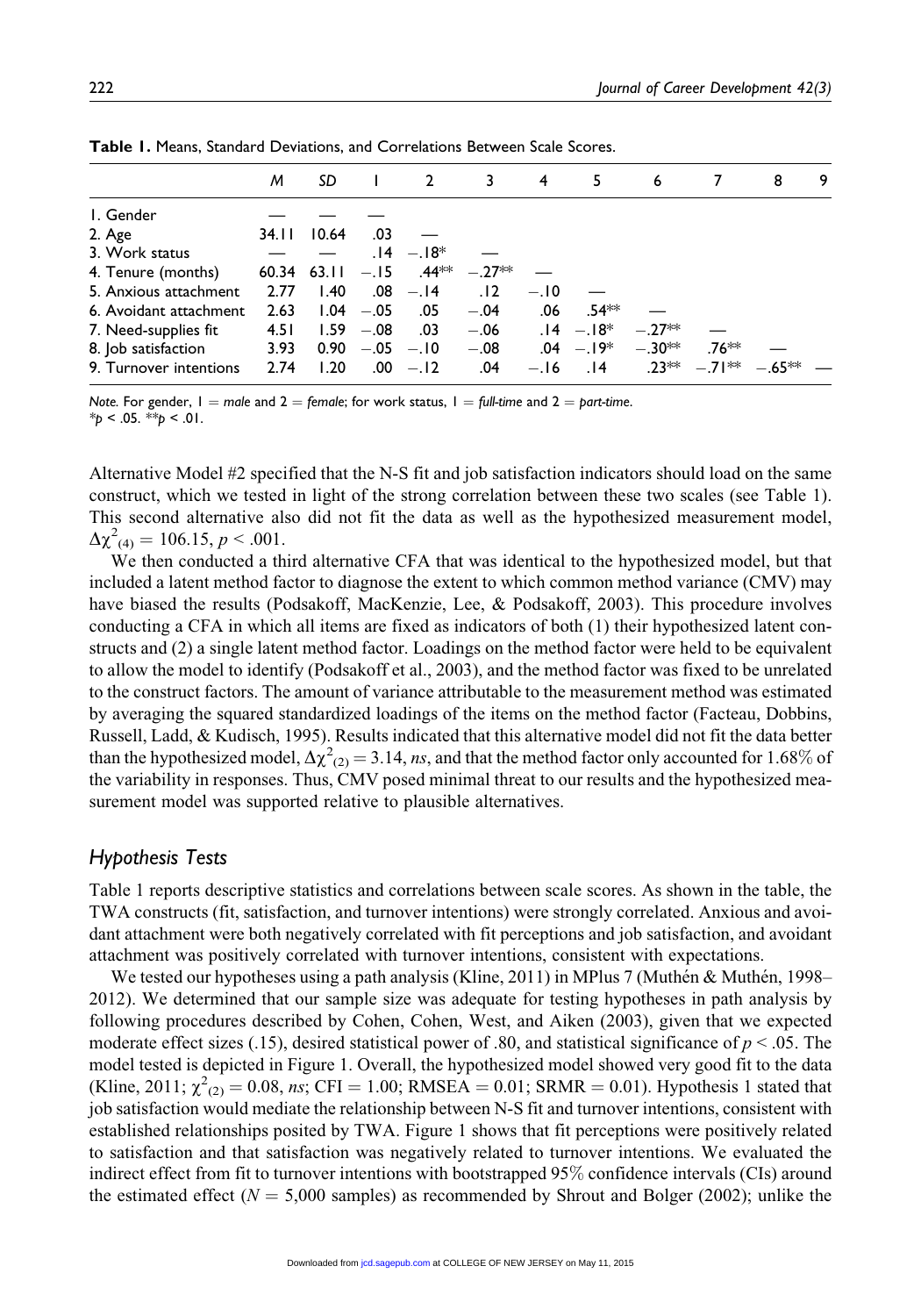

Figure 2. Interaction of perceived needs-supplies fit and avoidant attachment on job satisfaction. Note. N-S fit  $=$  perceived needs-supplies job fit.

Sobel test, this method of testing mediation does not assume that the indirect effect is normally distributed. Results indicated that satisfaction partially mediated the relationship as expected ( $ab =$  $-0.15$ , 95% CI:  $[-0.27, -0.03]$ , with perceived fit retaining a significant direct effect on turnover intentions ( $\beta = -.50, p < .01$ ; note that this direct effect is not depicted in Figure 1 for clarity). Thus, Hypothesis 1 was supported consistent with TWA.

Hypotheses 2a through 2d posited direct effects of anxious and avoidant attachment on both job satisfaction and turnover intentions. On a bivariate level, most of these hypotheses were supported; Table 1 indicates that anxious attachment was correlated with satisfaction (Hypothesis 2a), and avoidant attachment was correlated with both satisfaction (Hypothesis 2c) and turnover intentions (Hypothesis 2d). However, in the context of the broader path model shown in Figure 1, none of these direct paths retained significance due to the stronger effects of the TWA constructs upon each other. Consequently, Hypotheses 2a–2d were not supported when tested with path analysis. Hypotheses 3a and 3b stated that anxious and avoidant attachment would have indirect effects on turnover intentions via lower job satisfaction. However, these hypotheses were also unsupported given the nonsignificant direct effects of attachment styles on job satisfaction; because the attachment predictors did not relate to the mediator (satisfaction), we could not test the hypothesized indirect effects.

Hypotheses 4a and 4b stated that anxious and avoidant attachment, respectively, would moderate the relationship between perceived fit and job satisfaction. As shown in Figure 1, only avoidant attachment interacted with fit to influence job satisfaction ( $\Delta R^2 = .02$ ,  $p < .01$ ). Figure 2 illustrates the shape of this interaction, which shows the relationship between perceived fit and job satisfaction is weaker when avoidant attachment is high (simple slope  $t = 7.29$ ,  $p < .001$ ) than when avoidant attachment is low  $(t = 11.11, p < .001)$ . Thus, while Hypothesis 4a was unsupported, we found support for Hypothesis 4b.

Finally, we reanalyzed the model shown in Figure 1 using only the coworker facet of the Job Satisfaction Scale, which concerns relationships with colleagues, as a supplemental analysis. We did not find any additional support for our hypotheses concerning attachment style in this model. Thus, there is no evidence that our use of a global job satisfaction variable, rather than a relationshipspecific satisfaction variable, contributed to our unsupported hypotheses.

# **Discussion**

The purpose of this study was to integrate TWA and attachment theory to examine the direct and interactive effects of attachment styles on work adjustment. Results were fully supportive of TWA,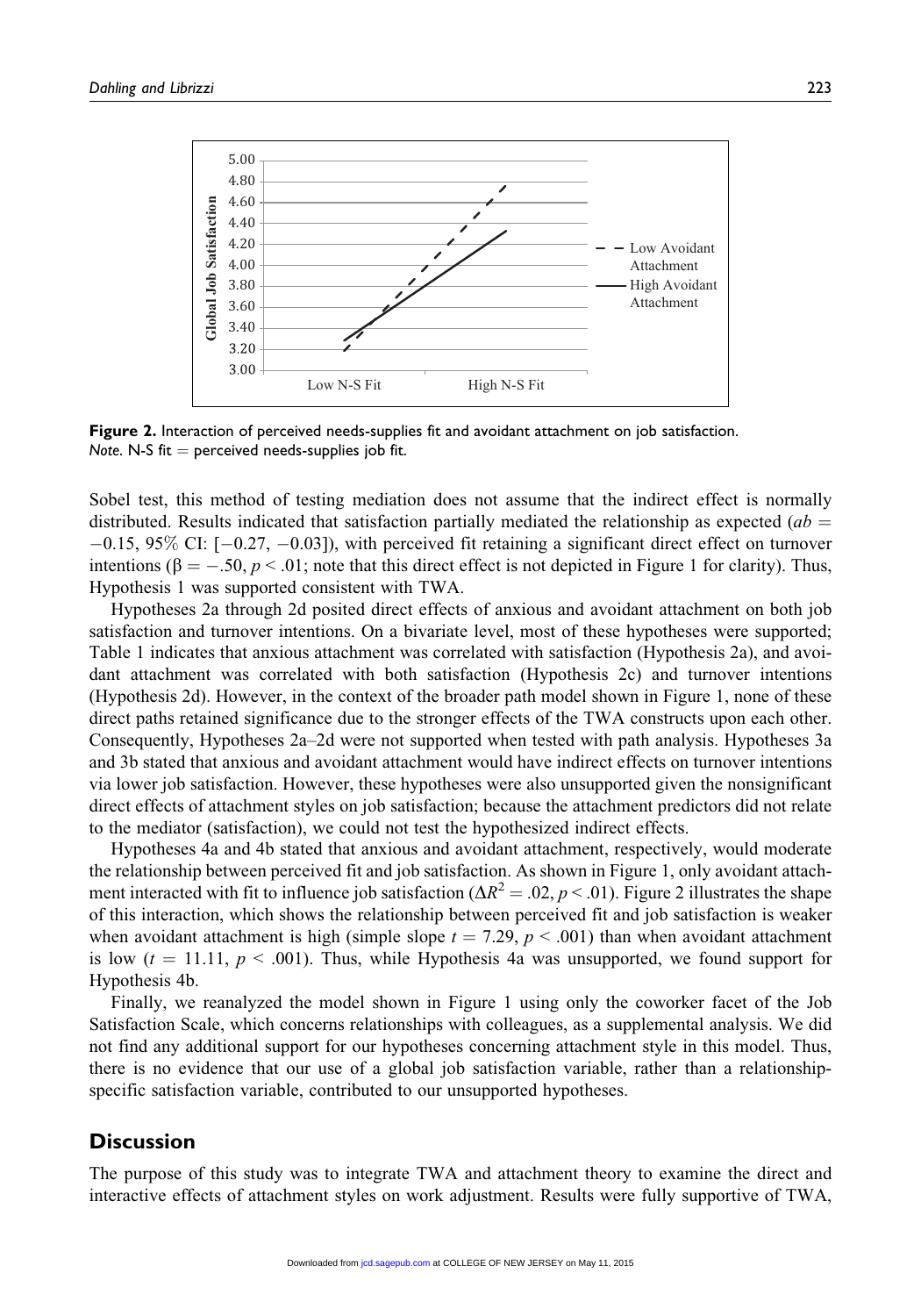revealing that job satisfaction partially mediated the relationship between perceived N-S job fit and turnover intentions. Mixed support was found for the effects of attachment styles; attachment styles were correlated with most TWA constructs, but failed to exhibit significant, direct effects when tested in a path analysis. However, avoidant attachment did moderate the relationship between fit and job satisfaction, indicating that avoidant individuals are more dissatisfied with their organizations even when they perceive high fit with their jobs. This interaction likely occurs because employees with an avoidant attachment are reluctant to commit to, and become satisfied with, other people or groups, even when those people or groups are capable of fulfilling the employees' needs (Fraley et al., 2000).

An important contribution of this study is that we examined the effects of TWA and attachment variables in combination. Previous research has documented that attachment styles are related to job satisfaction and turnover intentions (e.g., Krausz et al., 2001; Richards & Schat, 2011), which we replicated on a bivariate level. However, these effects cease to be significant when examined in the context of a broader model that includes effects posited by TWA. Although further replication is needed, one potential implication of our findings is that previous results concerning attachment style and job attitudes may be overstated; attachment styles had far weaker impacts when other theoretical antecedents, like fit perceptions, were taken into account.

### Implications for Future Research and Practice

Our study contributes to an emerging interest in examining attachment styles in the workplace (e.g., Gianakos, 2013; Harms, 2011; Wright & Perrone, 2008). This body of research clearly indicates that insecurely attached adults face a variety of challenges related to work adjustment (Renfro-Michel et al., 2009), and additional research is needed to identify strategies to help managers and vocational counselors work with employees who are insecurely attached.

Additional research is needed to examine whether attachment style affects the abilities-demands fit portion of TWA. The expanded model of TWA posits that individual differences have effects on both satisfaction and satisfactoriness, and it may be the case that insecurely attached individuals are found to be less satisfactory by their employers because of their dysfunctional tendencies (Harms, 2011). Drawing on manager ratings of satisfactoriness and firing intentions in future research would allow for a fuller test of how attachment impacts TWA processes.

Pending successful replication, the results from our study also have important practical implications. Within organizations, measuring attachment styles can help managers recognize their subordinates' different needs and tailor their leadership style accordingly. Knowledge of attachment is also useful to help forecast retention and performance, especially on tasks that require interpersonal coordination (Harms, 2011). Further, given the enormous cost of turnover to organizations (Hom, Mitchell, Lee, & Griffeth, 2012), we see value in additional research examining the predictive validity of insecure attachment as a driver of turnover behavior.

Assessing attachment styles could provide counselors with insight into clients who present work adjustment challenges. Attachment theory has important implications for work success because it concerns the extent to which people easily develop trust, collaborate, and become comfortable relying on others. Attachment likely also contributes to the relationship that counselors develop with their clients; as Renfro-Michel et al. (2009) noted, counselors will likely struggle to develop trust with insecurely attached clients. Specifically, avoidant-attached adults are likely to be dismissive and distant of feedback provided by counselors, and anxious-attached adults are likely to be preoccupied and concerned about rejection or negative feedback.

Counselors also need to realize that insecure attachments may *facilitate* some work accomplishments that make clients resistant to acknowledging their problems. For example, avoidant-attached individuals are typically quite independent and comfortable managing work without much direction, which may contribute to some early career successes (Renfro-Michel et al., 2009). However, because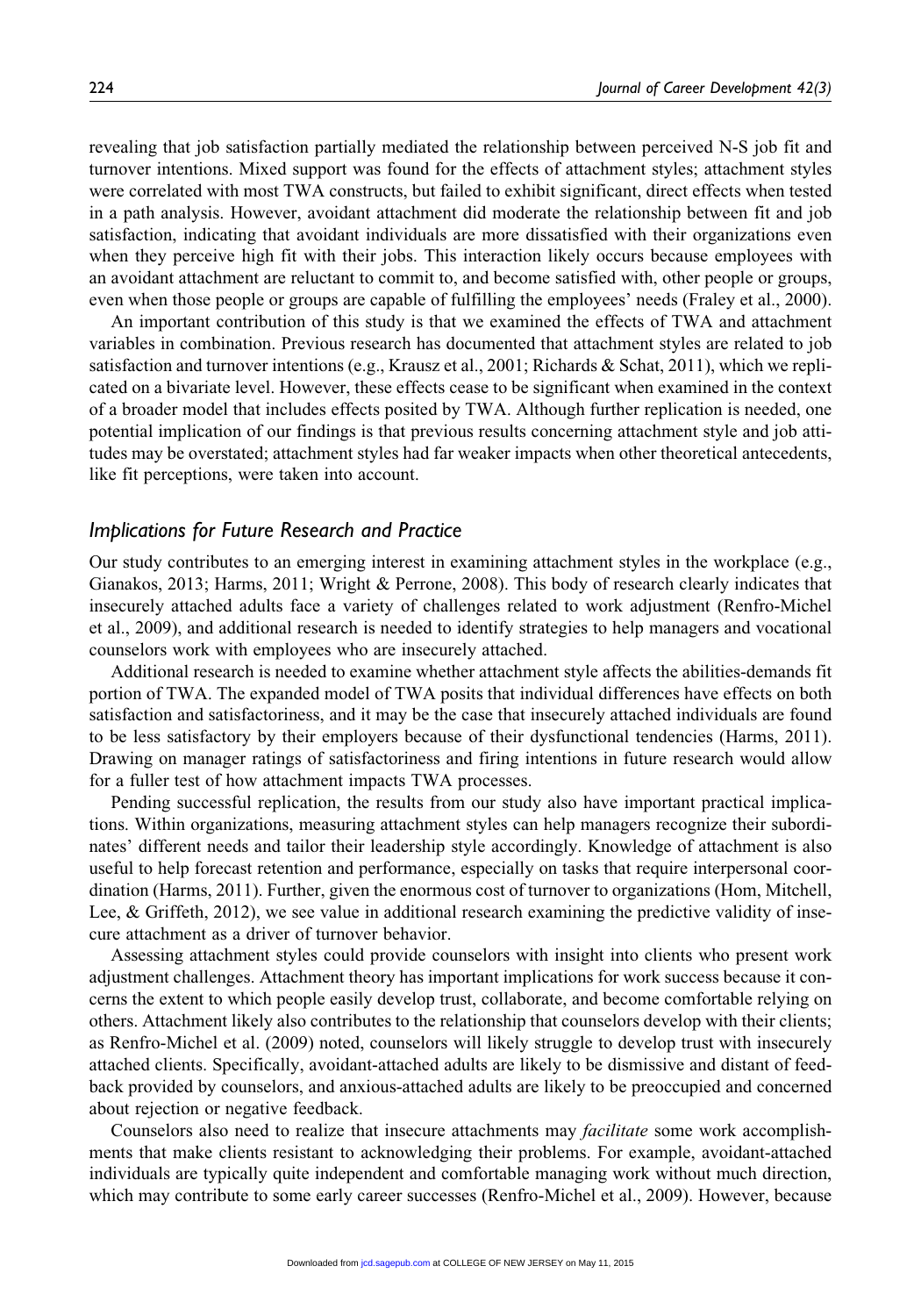insecure attachment is ultimately likely to detract from satisfaction and encourage turnover, counselors should stress to clients the importance of self-awareness and encourage them to question their thoughts about dissatisfaction and quitting. As the results of our preliminary study indicate, avoidant-attached adults in particular have less-favorable reactions to jobs with very high-perceived fit. Pointing out these tendencies to clients may help them avoid bad choices to leave jobs that actually satisfy their needs.

### Limitations

Despite our interesting preliminary findings, we have several limitations to acknowledge in this study that suggest the importance of further replication of our results. First, we conducted our analyses with cross-sectional and self-reported data, which may result in inflated relationships due to percept– percept bias (Podsakoff et al., 2003). However, the variables that we examined are attitudes and personal beliefs that are best reported by the focal respondent rather than an external rater (Chan, 2009). We also evaluated the extent to which common method bias was a concern through CFA and examining the impact of a common method factor on our results (Podsakoff et al., 2003). Nevertheless, a longitudinal study on a larger sample would provide a stronger test of the model.

Second, our use of MTurk as a recruitment method may introduce some limitations to the generalizability of our findings because our sample was restricted to participants with the time and means to complete online surveys. Mason and Suri's (2012) study of the demographic composition of MTurk workers indicates that most respondents are younger adults  $(M = 32 \text{ years old})$  with modest average incomes (approximately U.S.\$30,000 per year). Thus, our findings may not generalize to participants who lack access to the Internet or to participants who are older and working in more advanced and lucrative jobs. We also did not collect information about other demographic variables, such as income or education level, that may have a bearing on job satisfaction or turnover intentions, or on other individual differences that may influence our findings, such as education level, objective socioeconomic status, and differential status identity (e.g., Thompson & Dahling, 2010). Future research should include these individual differences in replications of our findings among a more diverse sample recruited from a different source.

Third, we observed range restriction in our measurement of attachment styles that may have reduced our ability to detect our hypothesized direct and interactive effects (Aiken & West, 1991). As shown in Table 1, our participants reported low levels of anxious and avoidant attachment styles. Our path model may therefore understate the effects of attachment styles on job satisfaction and turnover intentions given the lack of extreme scores in this sample. Future research on larger samples with more diversity in attachment styles may demonstrate that attachment has effects that were not found in this study.

# Conclusion

The results of this study provide preliminary evidence that attachment styles, and avoidant attachment in particular, qualify the effects of variables in TWA. Avoidant-attached adults have weaker positive reactions to jobs that satisfy their needs, which ultimately threatens their vocational adjustment. In practice, these results can be useful to managers to potentially forecast turnover risk and for career counselors to help clients develop self-awareness about their attachment tendencies and challenges in the workplace.

#### Declaration of Conflicting Interests

The author(s) declared no potential conflicts of interest with respect to the research, authorship, and/or publication of this article.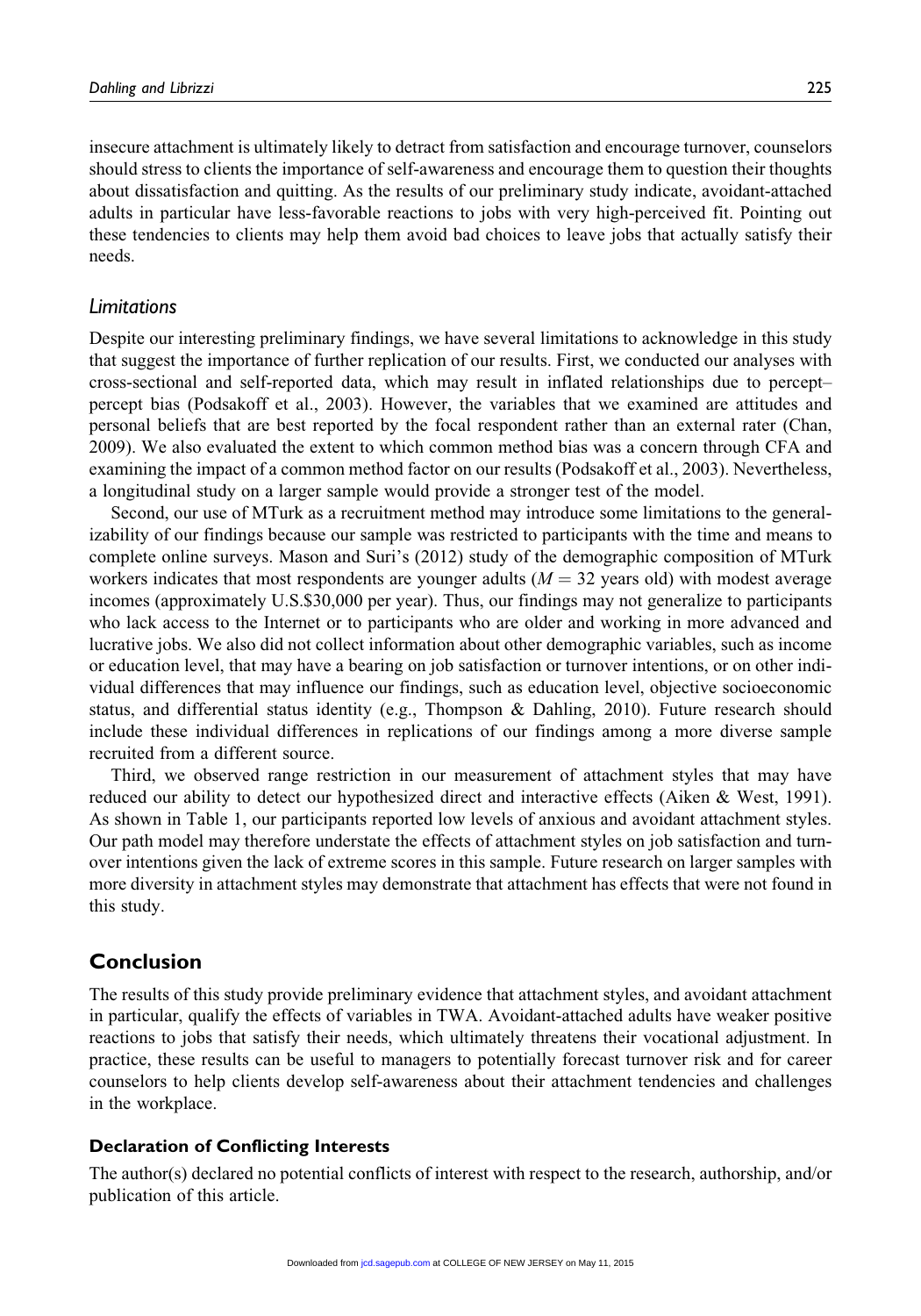### Funding

The author(s) received no financial support for the research, authorship, and/or publication of this article.

### **References**

- Aiken, L. S., & West, S. G. (1991). Multiple regression: Testing and interpreting interactions. Newbury Park, CA: Sage.
- Ainsworth, M., Blehar, M., Waters, E., & Wall, S. (1978). Patterns of attachment: A psychological study of the strange situation. Hillsdale, NJ: Lawrence Erlbaum.
- Bowlby, J. (1969). Attachment and loss, vol.1: Attachment. London, England: Hogarth Press.
- Bowlby, J. (1988). A secure base. New York, NY: Basic Books.
- Bozeman, D. P., & Perrewé, P. L. (2001). The effect of item content overlap on organizational commitment questionnaire-turnover cognitions relationships. Journal of Applied Psychology, 86, 161–173.
- Buelow, S. A., Lyddon, W. J., & Johnson, J. T. (2002). Client attachment and coping resources. Counseling Psychology Quarterly, 15, 145–152.
- Buhrmester, M., Kwang, T., & Gosling, S. D. (2011). Amazon's mechanical Turk: A new source of inexpensive, yet high-quality, data? Perspectives on Psychological Science, 6, 3–5.
- Cable, D. M., & DeRue, D. (2002). The convergent and discriminant validity of subjective fit perceptions. Journal of Applied Psychology, 87, 875–884.
- Chan, D. (2009). So why ask me? Are self-report data really that bad? In C. E. Lance & R. J. Vandenberg (Eds.), Statistical and methodological myths and urban legends (pp. 309–336). New York, NY: Routledge.
- Cohen, J., Cohen, P., West, S. G., & Aiken, L. S. (2003). Applied multiple regression/correlation analysis for the behavioral sciences. 3rd ed. Hillsdale, NJ: LEA.
- Dahling, J. J., Melloy, R., & Thompson, M. N. (2013). Financial strain and regional unemployment as barriers to job search self-efficacy: A test of social cognitive career theory. Journal of Counseling Psychology, 60, 210–218.
- Dahling, J. J., & Thompson, M. N. (2013). Detrimental relations of maximization with academic and career outcomes. Journal of Career Assessment, 21, 278–294.
- Dawis, R. V. (2002). Person-environment correspondence theory. In D. Brown (Ed.), Career choice and development (4th ed., pp. 427–464). San Francisco, CA: Jossey-Bass.
- Dawis, R. V. (2005). The Minnesota theory of work adjustment. In S. D. Brown & R. W. Lent (Eds.), Career development and counseling: Putting theory and research to work. (pp. 3-23). Hoboken, NJ: John Wiley.
- Dawis, R. V., England, G. W., & Lofquist, L. H. (1964). A theory of work adjustment. Minnesota Studies in Vocational Rehabilitation (No. XV), pp. 1-27. Minneapolis: University of Minnesota, Industrial Relations Center.
- Eggerth, D. E., & Flynn, M. A. (2012). Applying the theory of work adjustment to Latino immigrant workers: An exploratory study. Journal of Career Development, 39, 76–98.
- Facteau, J. D., Dobbins, G. H., Russell, J. E. A., Ladd, R. T., & Kudisch, J. D. (1995). The influence of general perceptions of the training environment on pretraining motivation and perceived training transfer. Journal of Management, 21, 1–25.
- Feij, J. A., van der Velde, M. G., Taris, R., & Taris, T. W. (1999). The development of person-vocation fit: A longitudinal study among young employees. International Journal of Selection and Assessment, 7, 12–25.
- Fraley, R. C., Roisman, G. I., Booth-LaForce, C., Owen, M. T., & Holland, A. S. (2013). Interpersonal and genetic origins of adult attachment styles: A longitudinal study from infancy to early adulthood. Journal of Personality and Social Psychology, 104, 817–838.
- Fraley, R. C., Waller, N. G., & Brennan, K. A. (2000). An item-response theory analysis of self-report measures of adult attachment. Journal of Personality and Social Psychology, 78, 350–365.
- Gianakos, I. (2013). Counterdependence at work: Relationships with social support, control beliefs, and selfmonitoring. Journal of Career Development, 40, 23–39.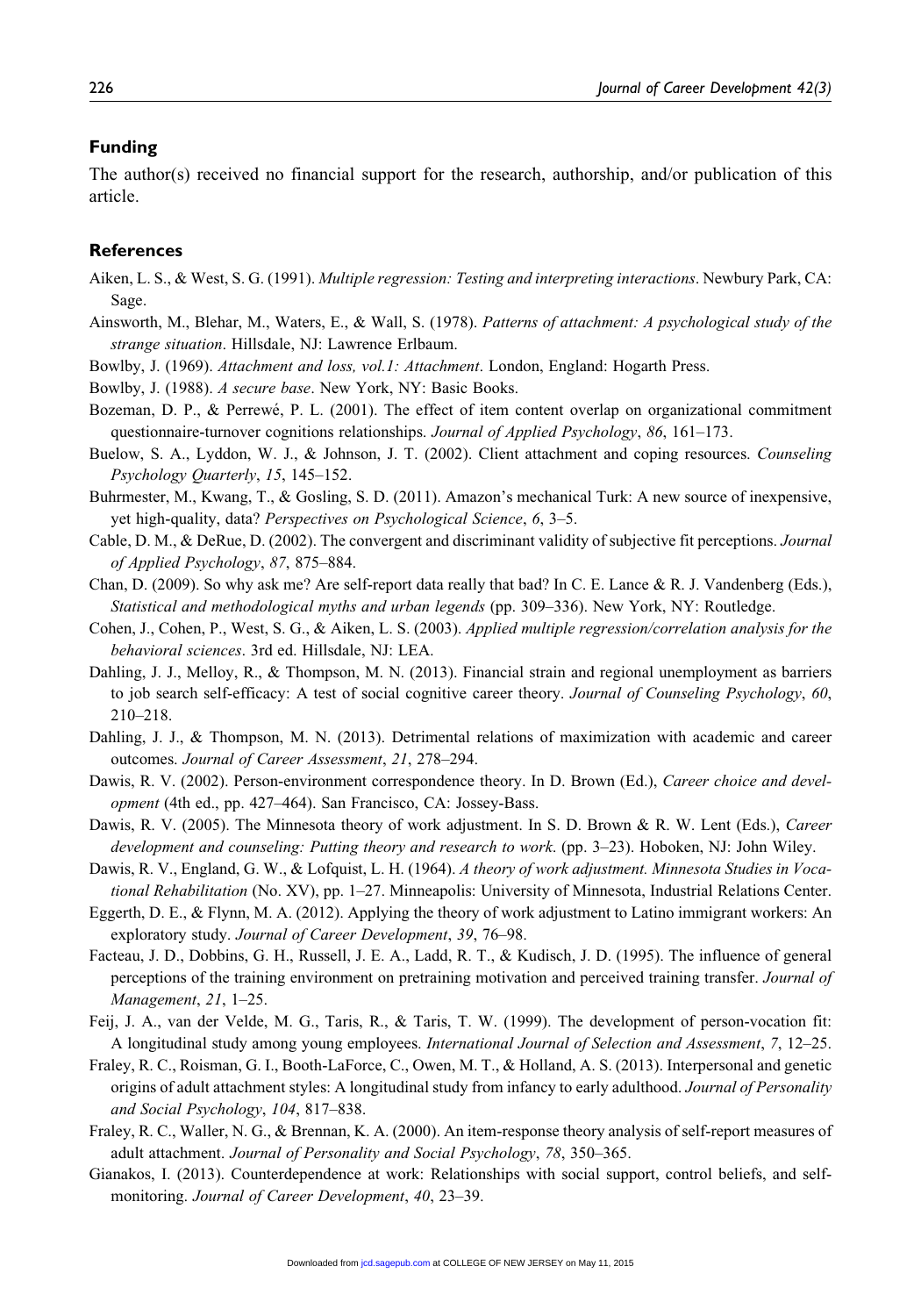- Hall, R. J., Snell, A. F., & Foust, M. S. (1999). Item parceling strategies in SEM: Investigating the subtle effects of unmodeled secondary constructs. Organizational Research Methods, 2, 233–256.
- Harms, P. D. (2011). Adult attachment styles in the workplace. Human Resource Management Review, 21, 285–296.
- Harper, M. C., & Shoffner, M. F. (2004). Counseling for continued career development after retirement: An application of the theory of work adjustment. The Career Development Quarterly, 52, 272–284.
- Hazan, C., & Shaver, P. R. (1990). Love and work: An attachment-theoretical perspective. Journal of Personality and Social Psychology, 59, 270–280.
- Hinkle, R. K., & Choi, N. (2009). Measuring person-environment fit: A further validation of the perceived fit scale. International Journal of Selection and Assessment, 17, 324–328.
- Hom, P. W., Mitchell, T. R., Lee, T. W., & Griffeth, R. W. (2012). Reviewing employee turnover: Focusing on proximal withdrawal states and an expanded criterion. Psychological Bulletin, 138, 831–858.
- Kline, R. B. (2011). Principles and practice of structural equation modeling (3rd ed.). New York, NY: Guilford Press.
- Krausz, M., Bizman, A., & Braslavsky, D. (2001). Effects of attachment style on preferences for and satisfaction with different employment contracts: An exploratory study. Journal of Business and Psychology, 16, 299–316.
- Kristof-Brown, A. L., Zimmerman, R. D., & Johnson, E. C. (2005). Consequences of individual's fit at work: A meta-analysis of person-job, person-organization, person-group, and person-supervisor fit. Personnel Psychology, 58, 281–342.
- Little, L. M., Nelson, D. L., Wallace, J. C., & Johnson, P. D. (2011). Integrating attachment style, vigor at work, and extra-role performance. Journal of Organizational Behavior, 32, 464–484.
- Lyons, H. Z., Brenner, B. R., & Fassinger, R. E. (2005). A multicultural test of the theory of work adjustment: Investigating the role of heterosexism and fit perceptions in the job satisfaction of lesbian, gay, and bisexual employees. Journal of Counseling Psychology, 52, 537–548.
- Mason, W., & Suri, S. (2012). Conducting behavioral research on Amazon's mechanical Turk. Behavior Research Methods, 44, 1–23.
- Mikulincer, M., & Shaver, P. R. (2007). Attachment in adulthood: Structure, dynamics, and change. New York, NY: Guilford Press.
- Muthén, L. K., & Muthén, B. O. (1998-2012). Mplus user's guide (7th ed.). Los Angeles, CA: Muthén & Muthén.
- Podsakoff, P. M., MacKenzie, S. B., Lee, J. Y., & Podsakoff, N. P. (2003). Common method biases in behavioral research: A critical review of the literature and recommended remedies. Journal of Applied Psychology, 88, 879–903.
- Renfro-Michel, E. L., Burlew, L. D., & Robert, T. (2009). The interaction of work adjustment and attachment theory: Employment counseling implications. Journal of Employment Counseling, 46, 18–26.
- Richards, D. A., & Schat, A. C. H. (2011). Attachment at (not to) work: Applying attachment theory to explain individual behavior in organizations. Journal of Applied Psychology, 96, 169–182.
- Shaver, P. R., & Mikulincer, M. (2012). Attachment theory. In P. A. M. Van Lange, A. W. Kruglanski, & E. T. Higgins (Eds), Handbook of theories of social psychology (vol. 2, pp. 160–179). Los Angeles, CA: Sage.
- Shrout, P. E., & Bolger, N. (2002). Mediation in experimental and nonexperimental studies: New procedures and recommendations. Psychological Methods, 7, 422–445.
- Sibley, C. G., Fischer, R., & Liu, J. H. (2005). Reliability and validity of the revised experiences in close relationships (ECR-R) self-report measure of adult romantic attachment. Personality and Social Psychology Bulletin, 31, 1524–1536.
- Sibley, C. G., & Liu, J. H. (2004). Short-term temporal stability and factor structure of the revised experiences in close relationships (ECR-R) measure of adult attachment. Personality and Individual Differences, 36, 969–975.
- Spector, P. E. (1985). Measurement of human service staff satisfaction: Development of the job satisfaction survey. American Journal of Community Psychology, 13, 693–713.